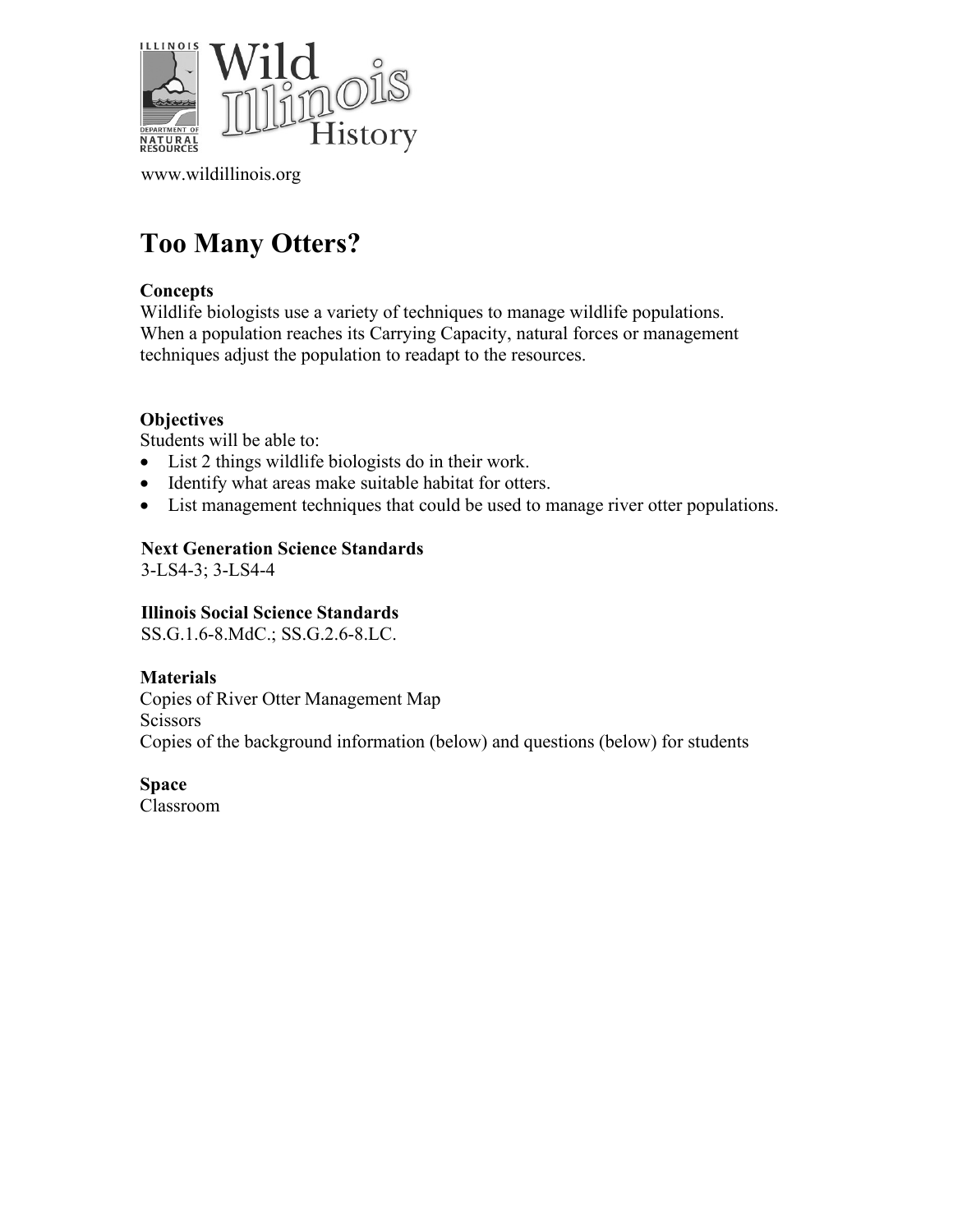# **Background Information for Educators and Students**

#### **The Work of Wildlife Biologists**

Wildlife biologists manage populations of animals. (A population is the entire number of animals of any species that lives in a specific area.) Biologists have several methods they can use to increase, decrease or stabilize wildlife populations.

Biologists sometimes improve habitats by creating marshes and wetlands or planting trees or grasslands to provide food and shelter. They work with other scientists to clean up polluted areas to make them better places for animals to live.

To expand or create new populations, sometimes they capture animals from one location and release them into new territories.

When populations get too large or exceed the Carrying Capacity (see below) they help establish hunting and trapping seasons to control the numbers of animals and maintain a healthy population.

Wildlife biologists also help people understand and learn more about wildlife. They provide information to homeowners on how to improve their property for wildlife, and they help resolve conflicts between homeowners and wildlife.

#### **What is Carrying Capacity?**

The number of animals an area can support is called the Carrying Capacity. The amount of food, clean water, space and shelter in an area determines the Carrying Capacity. When animals reach the Carrying Capacity, they have fewer young, they may die of starvation, or they may move out of the area. Sometimes Wildlife Biologists use the techniques listed above to adjust the population to match the Carrying Capacity.

#### **Otter Habits and Habitats**

River otters live near lakes, ponds, rivers, and wetlands. They are excellent swimmers and find most of their food in water. Their favorite foods are fish, crayfish, mussels, frogs, insects and turtles. A river otter needs about 3 square miles of quality habitat to find enough food to survive. If they cannot find enough food, they may relocate by swimming up or down rivers to find new habitat. If they can't find good habitat they may die of starvation.

River otters normally live alone, although they are social during mating season in late winter or early spring. Groups of otters seen at other times of the year are probably mothers with their young. On average, females give birth to 2 to 4 pups. Males do not help raise the young.

## **Activity (teacher info)**

In this activity, students will take the role of wildlife biologists and try to manage the population of otters in a given area.

Divide the students into groups of 3 or 4. Have them research otters in books or on the Internet. Provide them with the background information above.

Give each group the Management Map. Have them cut out the otter squares at the bottom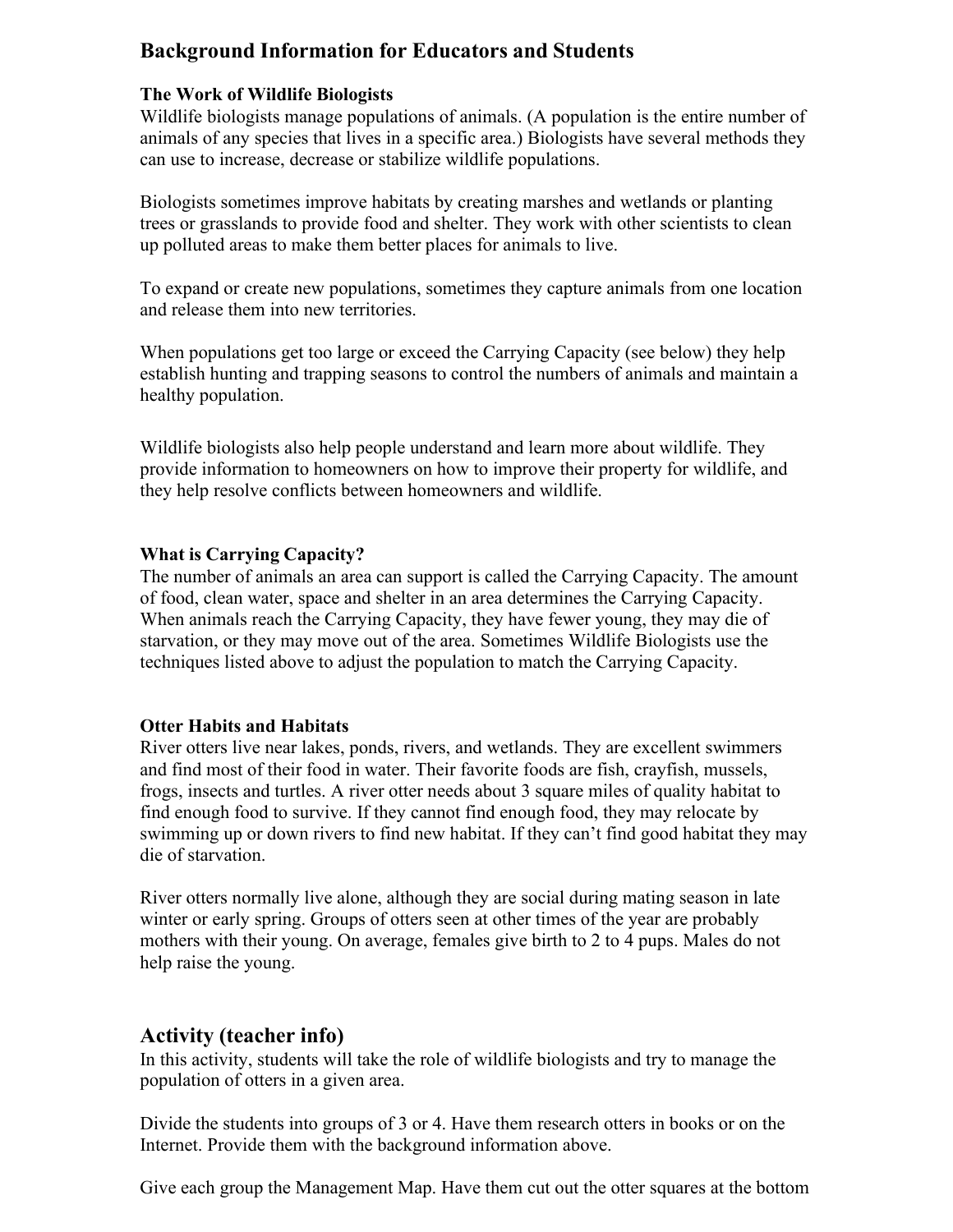of the Management Map. Then ask the students to work through the questions below and discuss their answers with them.

### **Student Activity**

You are a team of wildlife biologists preparing to release a group of 4 adult river otters into Milford State Park. There have not been river otters in your area for over 20 years. You are responsible for managing the new river otter population in a 50 square mile region (see map). To help track the otters, your map is divided into 16 squares, or quadrants. Each quadrant is about 3 square miles. As a team, answer the following questions.

1. Place 4 otter cards in the single quadrant (1-16) you think will be best location to release them. Why did you pick this quadrant for the release?

2. After release, the 4 otters move into their own territories. Which quadrants do you think they will use? Why? Move the otter cards, one in each quadrant, to where you think the otters will live.

3. After 2 years, the river otters have raised 4 new pups. Now there are 8 otters in the area. Place 4 new otter cards into the quadrants where you think they will live. Why do you think the otters will select these quadrants?

4. Do you think a river otter would survive in the City Park in quadrant 12? Why or why not?

5. The next year 2 adult otters die of old age. (Remove 2 otter cards.) The remaining otters give birth to 4 more pups. Will all the otters find enough quality space to live?

6. One young otter moves into the small lake in quadrant 11. People in the neighborhood have stocked that lake for fishing and are angry that the otter is eating the fish from the lake. Another young otter makes its den under the house in quadrant 7, and the homeowners do not want it living there. As wildlife biologist, what, if anything, can you do?

7. A factory in quadrant 14 dumps chemicals in Mustel Swamp. The pollution kills off the fish and other life in the swamp. What do you think will happen to the otters that live nearby?

8. In the following years, the otters raise fewer pups, and some are dying of starvation. Why? As wildlife biologists what things can you do to help maintain a healthy otter population in your area?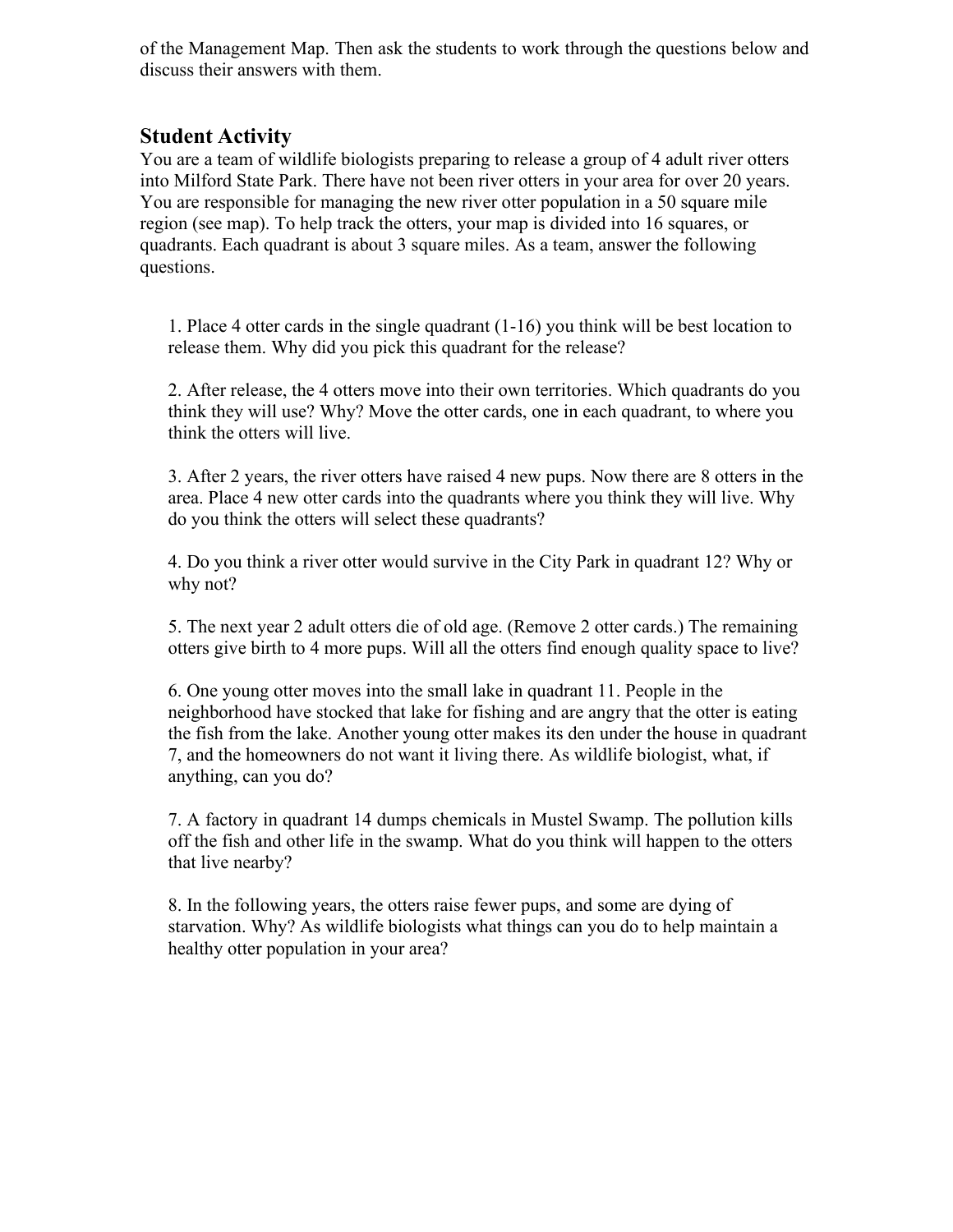# **Extensions**

- Do research to find out which states do and do not allow trapping of otters.
- Research what otter pelts can be used for.

#### **References**

Illinois Department of natural Resources, [https://www.wildlifeillinois.org/gallery/mammals/found](https://www.wildlifeillinois.org/gallery/mammals/found-near-water/river-otter/)[near-water/river-otter/](https://www.wildlifeillinois.org/gallery/mammals/found-near-water/river-otter/)

University of Michigan Museum of Zoology Diversity Web, <http://animaldiversity.org/>

EEK- Environmental Education for Kids, <https://www.eekwi.org/animals/mammals/river-otter>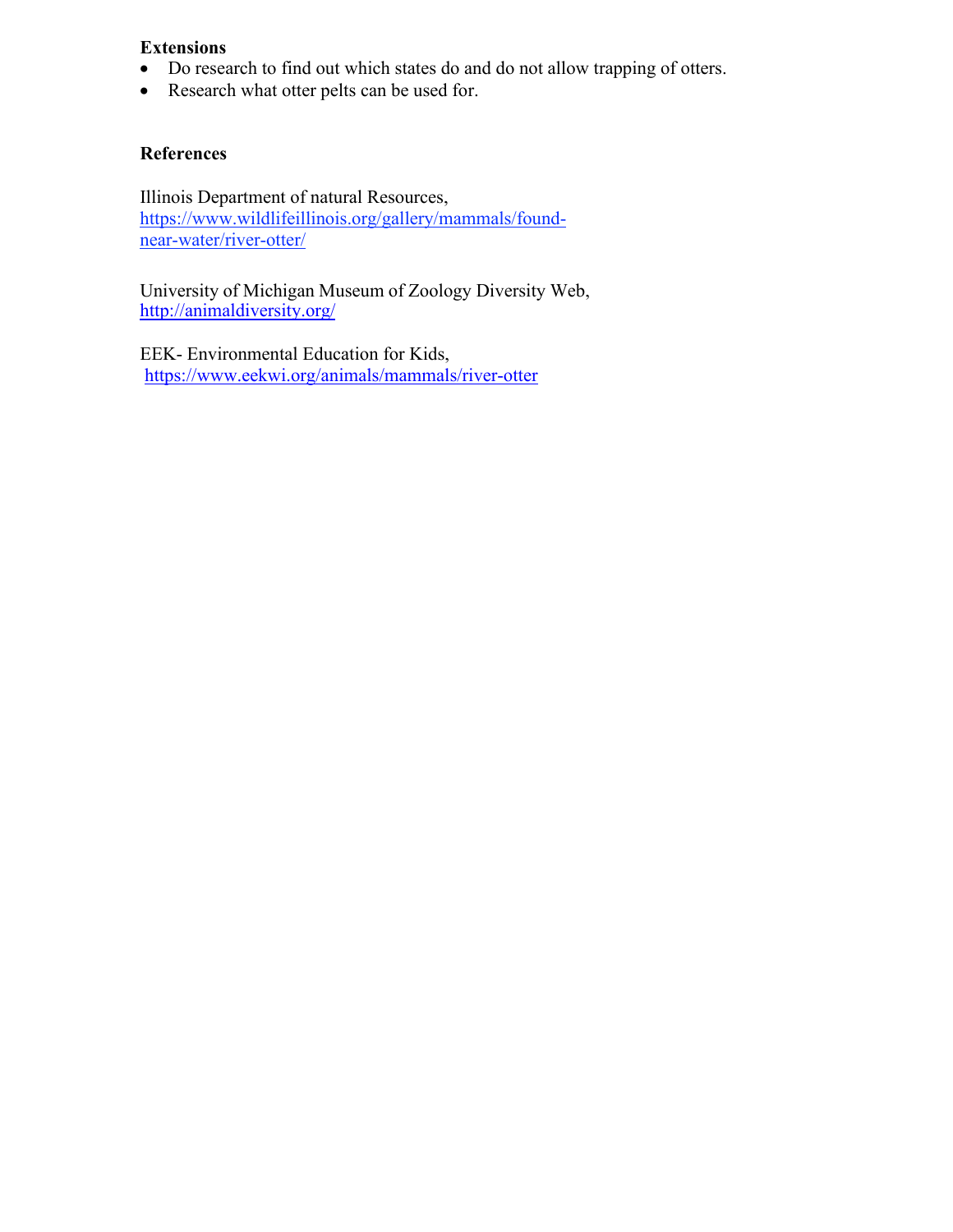#### **Evaluation:**

 $\overline{\phantom{a}}$ 

|                       | Participation                                                                                              | <b>Presentation of</b><br>answers                                                    | <b>Reflection/Applications</b>                                                                                                                     | <b>Score</b> |
|-----------------------|------------------------------------------------------------------------------------------------------------|--------------------------------------------------------------------------------------|----------------------------------------------------------------------------------------------------------------------------------------------------|--------------|
| $4 - Excellent$       | All group members<br>participate in the activity<br>and actively discuss<br>answers to questions<br>given. | Group presents<br>thoughtful and<br>complete answers to<br>questions.                | All group members provide<br>thoughtful and new ideas<br>when reflecting on the<br>activity and its applications<br>to the wildlife biology fiend. |              |
| $3 - Good$            | Most group members<br>participate in the activity<br>and discuss answers to<br>questions.                  | Group presents their<br>answers to all<br>questions.                                 | Most group members<br>provide thoughtful ideas<br>when reflecting and<br>applying the information<br>learned in the activity.                      |              |
| 2 – Needs improvement | Some group members<br>participate in the activity<br>and discuss answers to<br>questions.                  | Some group members<br>present answers to<br>questions. Answers<br>need more thought. | Some group members<br>participate in reflection and<br>applications of activity<br>results.                                                        |              |
| $1 -$ Poor            | Group members are not<br>actively engaged, or many<br>questions are unanswered.                            | Questions are not fully<br>addressed, or answers<br>lack critical thinking.          | Group members do not<br>actively participate, or the<br>reflection/applications are<br>not properly thought out.                                   |              |
| $0 - No$ attempt      | Group does not<br>participate in the activity.                                                             | Group does not<br>present answers or<br>does not have answers.                       | Group does not participate<br>in reflection/applications<br>discussion.                                                                            |              |